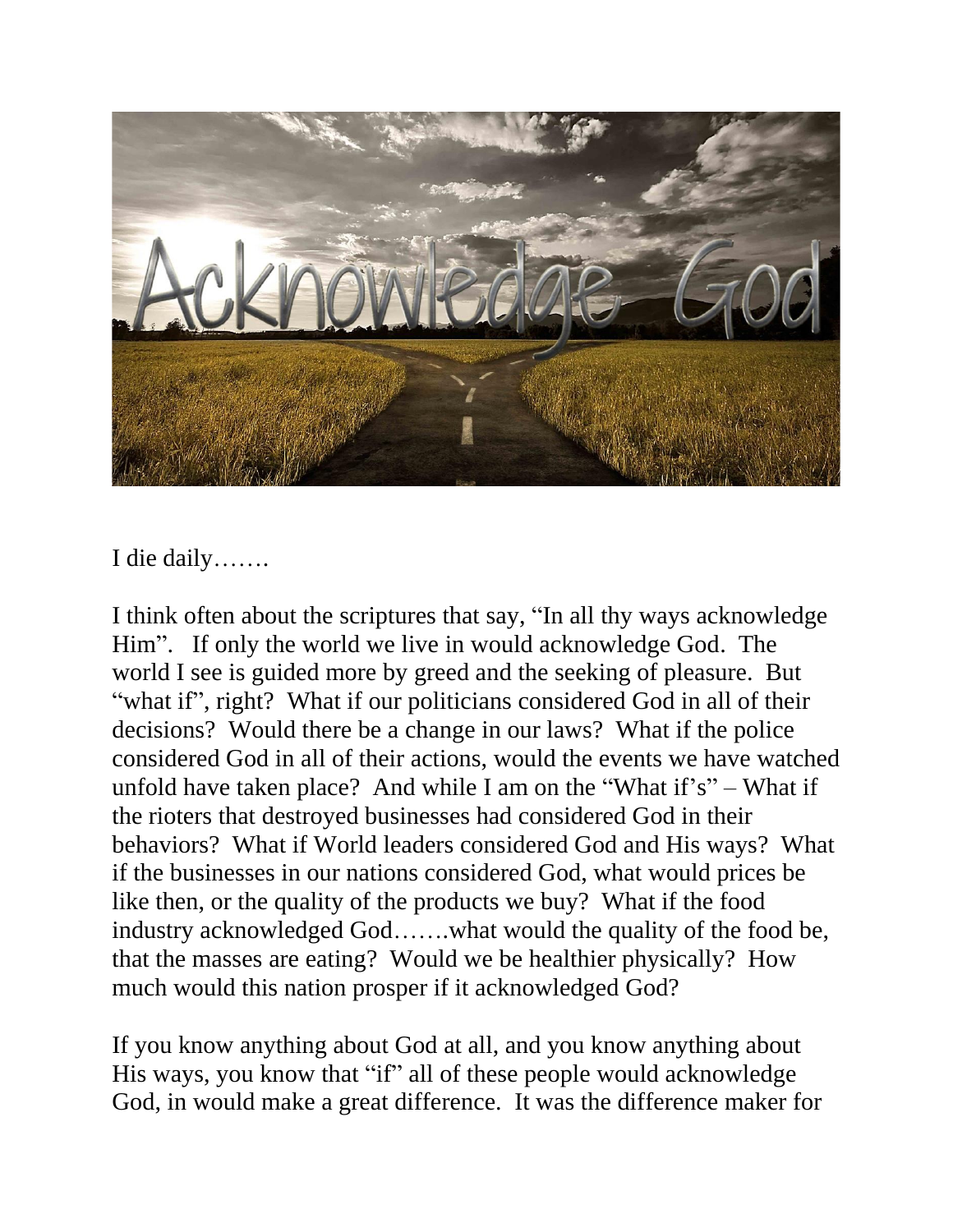the nation of Israel. What if you and I acknowledge God in all of our ways?

Are you married? Do you apply the ways of God to your marriage? Are you a parent? What about your parenting, is it based on Godly principles? When you begin to take in this scripture for all it's meaning, it really begins to shed some light on things. God wants to direct our paths not because He is the "great dictator" in the sky. No…….it's not even close. He wants to order our steps because He wants what is absolutely best. It's His love for us and His desire to see us prosper that leads to what He says.

When my steps are ordered by the Lord, I am going to represent Him in a much greater way. When I represent Him to the world around me, it makes a difference in the lives of the people I care about, the ones that He loves even more than me. How I conduct myself in life, if He is acknowledged, is certainly much different than if I don't. When I acknowledge God throughout my day, it often changes decisions I make. We all are face to face at times with the scriptures that say "be angry and sin not". How we handle anger with an acknowledgement of God will most certainly differ from the way we would if we didn't.

When we put the word of God in front of us, and we walk in a sensitivity to the Spirit of God? Our paths will change, we end up doing right over wrong, we choose light over darkness. Think about the enemies that we are protected from, the trials that might have been, that are not. It's the difference between strength and weakness.

It's a choice to seek God with our whole heart. We call Him Lord…….and He asks us the question, "Why do you call me Lord, Lord but don't do what I say". And we just keep peeling back the layers of this scripture. Because to acknowledge God in all that we are doing, is a recognition of His Lordship of our lives. Many of our politicians, our business, many-many-many people, don't acknowledge His Lordship…….it's just that simple Jesus is not Lord and thus decisions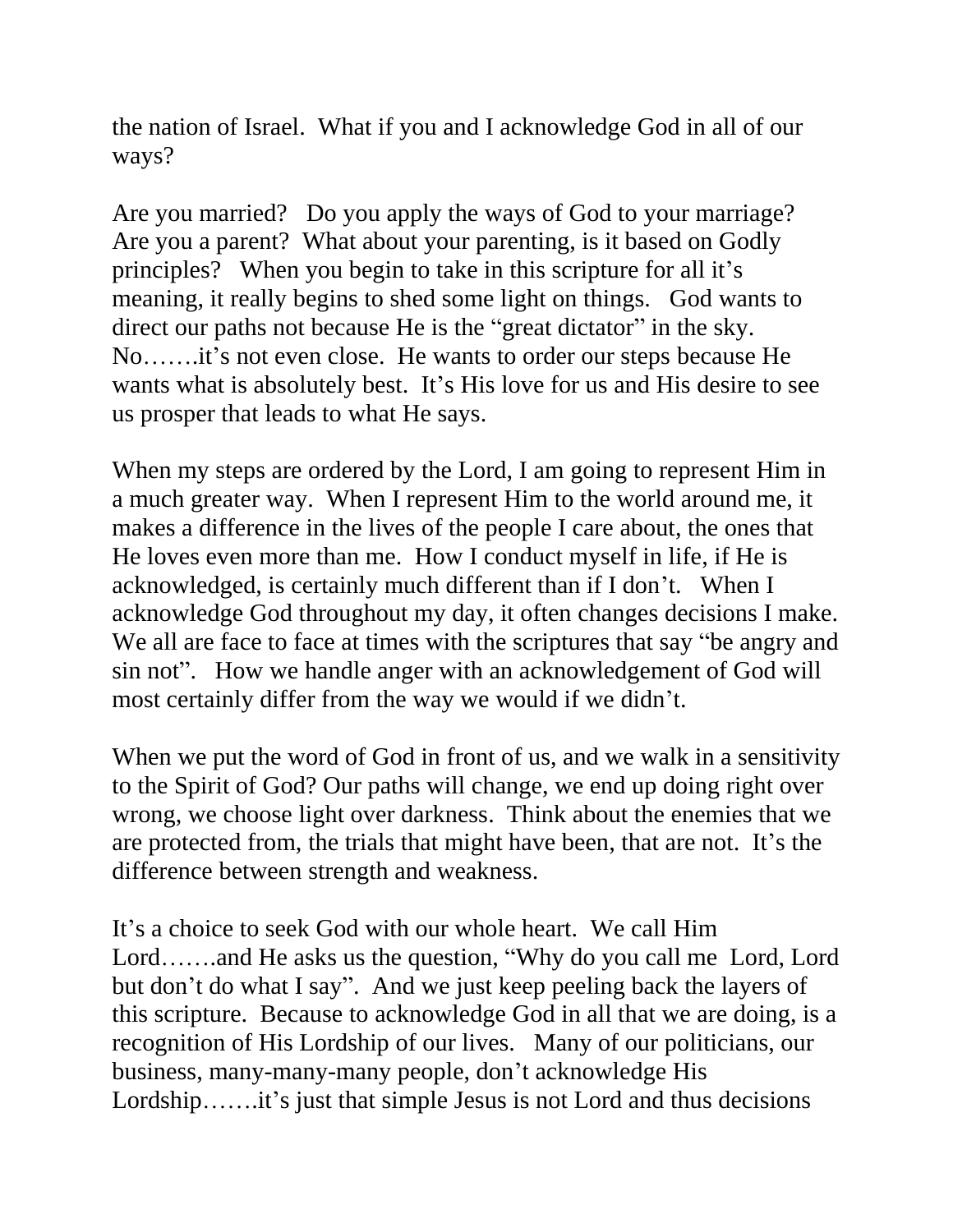are made with no thought of "what does God say about this?". It's about "What do I want?" or "what does society think?". What does God say about that? – "Don't get caught up in the empty ways of thinking of the world."

Is Jesus your Lord? Are you acknowledging God in "ALL" of your ways? If not – today is a good day to start. I promise it will have a great impact on your life.

God bless --- Pastor Paul

June 24

The ark of the covenant of the Lord went before them to search out a resting place for them, [Num. 10:33](https://biblia.com/bible/nkjv/Num.%2010.33)

My times are in thy hand. [Psa. 31:15](https://biblia.com/bible/nkjv/Ps.%2031.15)

He shall choose our inheritance for us. [Psa. 47:4](https://biblia.com/bible/nkjv/Ps.%2047.4)

Lead me, O LORD, in thy righteousness; ... make thy way straight before my face. [Psa. 5:8](https://biblia.com/bible/nkjv/Ps.%205.8)

Commit thy way unto the LORD; trust also in him; and he shall bring it to pass. [Psa. 37:5](https://biblia.com/bible/nkjv/Ps.%2037.5)

In all thy ways acknowledge him, and he shall direct thy paths. [Prov. 3:6](https://biblia.com/bible/nkjv/Prov.%203.6)

Thine ears shall hear a word behind thee, saying, This is the way, walk ye in it, when ye turn to the right hand, and when ye turn to the left. [Isa.](https://biblia.com/bible/nkjv/Isa.%2030.21)  [30:21](https://biblia.com/bible/nkjv/Isa.%2030.21)

The LORD is my shepherd; I shall not want. He maketh me to lie down in green pastures; he leadeth me beside the still waters. [Psa. 23:1,](https://biblia.com/bible/nkjv/Ps.%2023.1) [2](https://biblia.com/bible/nkjv/Psa%2023.2)